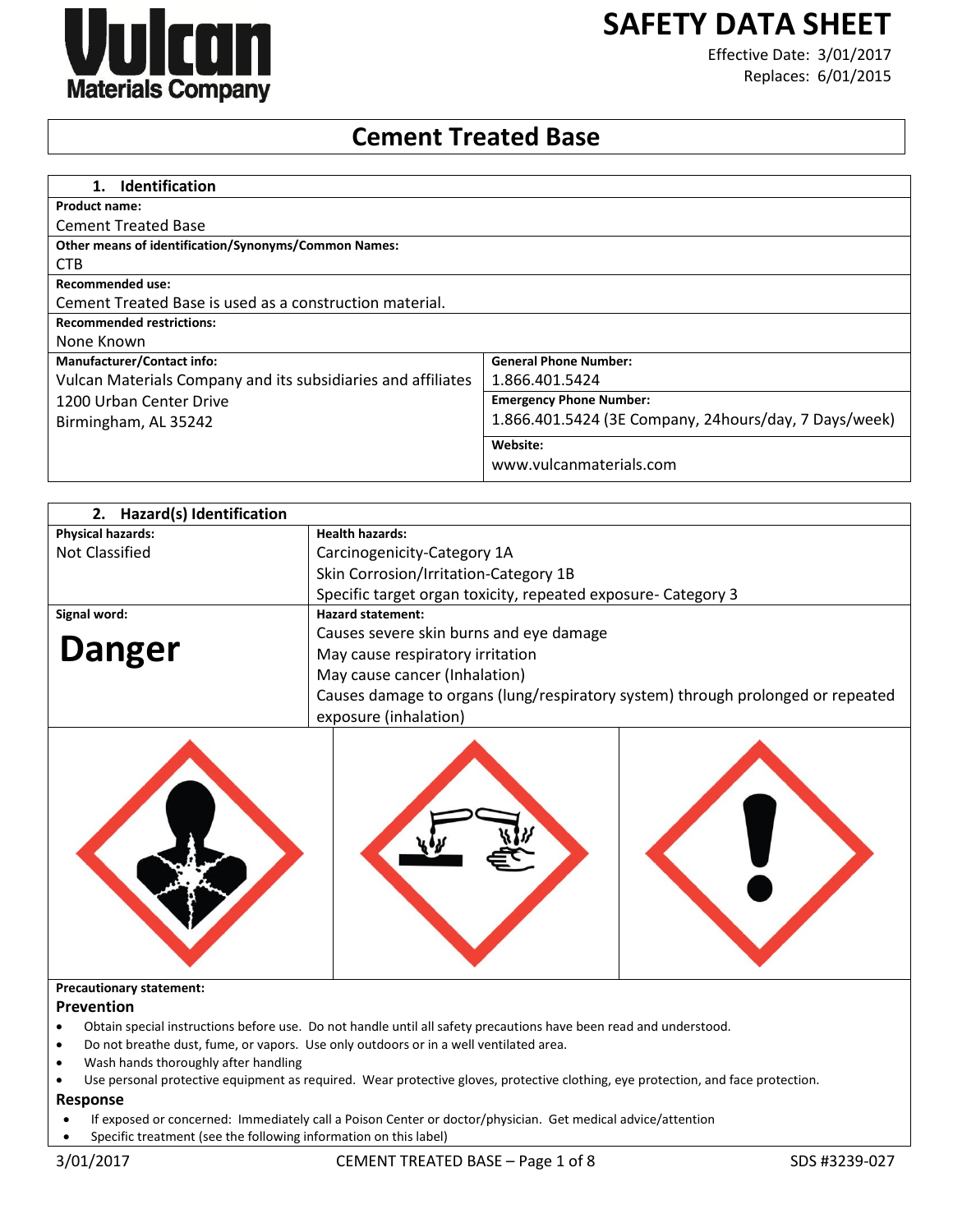- IF SWALLOWED: Rinse mouth Do NOT induce vomiting.
- IF ON SKIN: Remove/Take off immediately all contaminated clothing. Rinse cautiously with water for several minutes. Rinse skin with water/shower. If skin irritation occurs: Get medical advice/attention.
- IF INHALED: Remove victim to fresh air and keep at rest position comfortable for breathing.
- IF IN EYES: Rinse cautiously with water for several minutes. Remove contact lenses, if present and easy to do. Continue rinsing.
- Wash contaminated clothing before reuse.

#### **Disposal**

Dispose of contents/container in accordance with all local, regional, national, and international regulations.

#### **Supplemental information:**

This product contains a naturally occurring mineral complex with varying quantities of quartz (crystalline silica). Respirable Crystalline Silica (RCS) may cause cancer. This product may be subjected to various natural or mechanical forces that produce small particles (dust) which may contain respirable crystalline silica (particles less than 10 micrometers in aerodynamic diameter). Repeated inhalation of respirable crystalline silica (quartz) may cause lung cancer according to IARC, NTP; ACGIH states that it is a suspected cause of cancer.

# **3. Composition/information on ingredients**

| <b>Chemical name</b>        | <b>CAS number</b> | %        |
|-----------------------------|-------------------|----------|
| Aggregate                   | Mixture           | 70-90    |
| Quartz (crystalline silica) | 14808-60-7        | ⋗Ί       |
| <b>Portland Cement</b>      | 65997-15-1        | $5 - 8$  |
| Water                       | 7332-18-5         | $5 - 10$ |

#### **4. First-aid measures**

**Inhalation:**

For dried product dust inhalation, remove person to fresh air. Dust in throat and nasal passages should clear spontaneously. Contact a physician if irritation persists or later develops.

**Eyes:**

Immediately flush eye(s) with plenty of clean water for at least 15 minutes, while holding the eyelid(s) open. Occasionally lift the eyelid(s) to ensure thorough rinsing. Beyond flushing, do not attempt to remove material from eye(s). Contact a physician if irritation persists or later develops.

**Skin:**

Wash affected areas thoroughly with mild soap and fresh water. Remove and wash contaminated clothing. Contact a physician if irritation persists or later develops. Burns should be treated as caustic burns.

**Ingestion:**

If person is conscious do not induce vomiting. Give large quantity of water and get medical attention. Never attempt to make an unconscious person drink.

#### **Most important symptoms/effects, acute and delayed:**

Dust from dry product may irritate the eyes, skin, and respiratory tract. Breathing respirable crystalline silica-containing dust for prolonged periods in the workplace can cause lung damage and a lung disease called silicosis. Symptoms of silicosis may include (but are not limited to) shortness of breath, difficulty breathing with or without exertion; coughing; diminished work capacity; diminished chest expansion; reduction of lung volume; right heart enlargement and/or failure.

**Indication of immediate medical attention and special treatment needed:**

Not all individuals with silicosis will exhibit symptoms of the disease. However, silicosis can be progressive and symptoms can appear even years after exposures have ceased. Persons with silicosis have an increased risk of pulmonary tuberculosis infection.

**For emergencies contact 3E Company at 1.866.401.5424 (24 hours/day, 7 days/week).**

#### **5. Fire-fighting measures**

**Suitable extinguishing media:**

This product is not flammable. Use fire-extinguishing media appropriate for surrounding materials.

**Unsuitable extinguishing media:**

None known.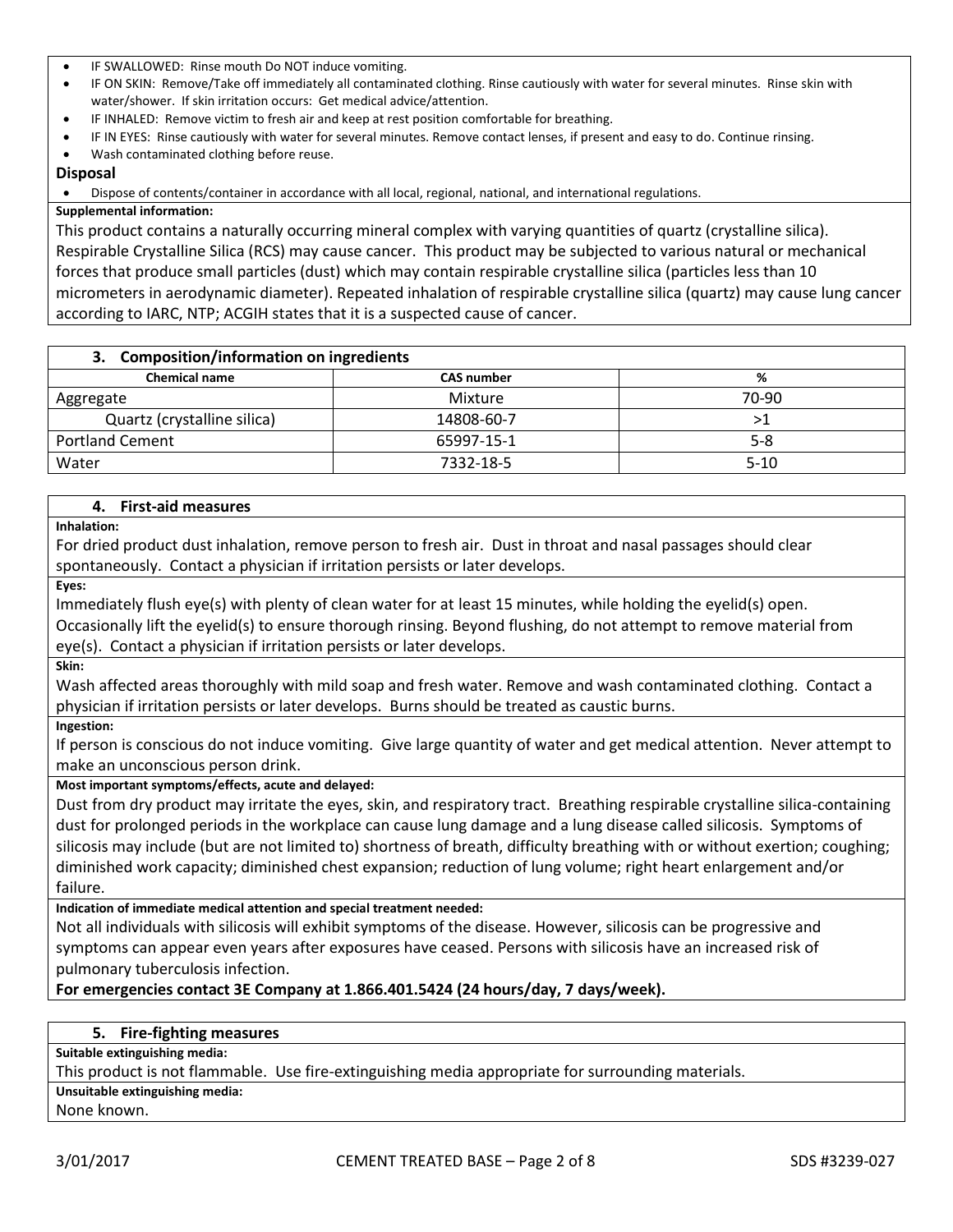**Specific hazards arising from the chemical:**

Contact with powerful oxidizing agents may cause fire and/or explosions (see section 10 of SDS).

**Special protective equipment and precautions for firefighters:**

Use protective equipment appropriate for surrounding materials.

**Fire-fighting equipment/instructions:**

None.

**Specific methods:**

The presence of this material in a fire does not hinder the use of any standard extinguishing medium. Use extinguishing medium for surrounding fire.

### **6. Accidental release measures**

**Personal precautions, protective equipment and emergency procedures:**

Persons involved in cleanup processes should first observe precautions (as appropriate) identified in Section 8 of this SDS. **For emergencies, contact 3E Company at 1-866-401-5424 (24 hours/day, 7 days/week)**.

**Environmental precautions:**

Prevent from entering into sewers or drainage systems where it can harden and clog flow.

**Methods and materials for containment and cleaning up:**

Spilled material, where dust is generated, may overexpose cleanup personnel to respirable crystalline silica-containing dust. Do not dry sweep or use compressed air for clean-up. Wetting of spilled material and/or use of respiratory protective equipment may be necessary.

# **7. Handling and storage**

**Precautions for safe handling:**

Respirable crystalline silica-containing dust may be generated during processing, handling, and storage. Use personal protection and controls identified in Section 8 of this SDS as appropriate.

**Conditions for safe storage, including any incompatibilities:**

Do not store near food, beverages, or smoking materials.

#### **8. Exposure controls/personal protection**

#### **Legend:**

NE = Not Established; PEL = Permissible Exposure Limit; TLV = Threshold Limit Value; REL = Recommended Exposure Limit; OSHA = Occupational Safety and Health Administration; MSHA = Mine Safety and Health Administration; NIOSH = National Institute for Occupational Safety and Health; ACGIH = American Conference of Governmental Industrial Hygienists

|                                        | <b>OSHA/MSHA</b>                                 | <b>ACGIH</b>                              | <b>NIOSH</b>                              |
|----------------------------------------|--------------------------------------------------|-------------------------------------------|-------------------------------------------|
|                                        |                                                  |                                           |                                           |
| Component                              | PEL                                              | <b>TLV</b>                                | <b>REL</b>                                |
| Particulates not otherwise classified  | 15 mg/m <sup>3</sup> (total dust)                | 10 mg/m <sup>3</sup> (inhalable fraction) | <b>NE</b>                                 |
|                                        | 5 mg/m <sup>3</sup> (respirable fraction)        | $3 \text{ mg/m}^3$ (respirable fraction)  |                                           |
|                                        |                                                  |                                           |                                           |
| Respirable dust containing silica      | 10 mg/m <sup>3</sup> ÷ (% silica + 2)            | Use Respirable Silica TLV                 | Use Respirable Silica REL                 |
|                                        |                                                  |                                           |                                           |
|                                        |                                                  |                                           |                                           |
| Total dust containing silica           | MSHA: 30 mg/m <sup>3</sup> $\div$ (% silica + 3) | <b>NE</b>                                 | <b>NE</b>                                 |
|                                        |                                                  |                                           |                                           |
|                                        |                                                  |                                           |                                           |
|                                        |                                                  |                                           |                                           |
| Respirable Crystalline Silica (quartz) | OSHA: $0.05 \text{ mg/m}^3$ (PEL)                | 0.025 mg/m <sup>3</sup>                   | 0.05 mg/m <sup>3</sup>                    |
|                                        | OSHA: 0.025 mg/m <sup>3</sup> (Action Level)     |                                           |                                           |
|                                        | MSHA: Use Respirable Dust                        |                                           |                                           |
|                                        | containing Silica PEL (above)                    |                                           |                                           |
|                                        |                                                  |                                           |                                           |
| Respirable Tridymite and Cristobalite  | OSHA: Use respirable crystalline                 | 0.025 mg/m <sup>3</sup>                   | 0.05 mg/m <sup>3</sup>                    |
| (other forms of crystalline silica)    | silica PEL                                       |                                           |                                           |
|                                        | MSHA: 1/2 of respirable dust                     |                                           |                                           |
|                                        | containing silica PEL                            |                                           |                                           |
|                                        |                                                  |                                           |                                           |
| <b>Portland Cement</b>                 | 15 mg/m <sup>3</sup> (total dust)                | $10 \text{ mg/m}^3$                       | 15 mg/m <sup>3</sup> (total dust)         |
|                                        | 5 mg/m <sup>3</sup> (respirable fraction)        |                                           | 5 mg/m <sup>3</sup> (respirable fraction) |
|                                        |                                                  |                                           |                                           |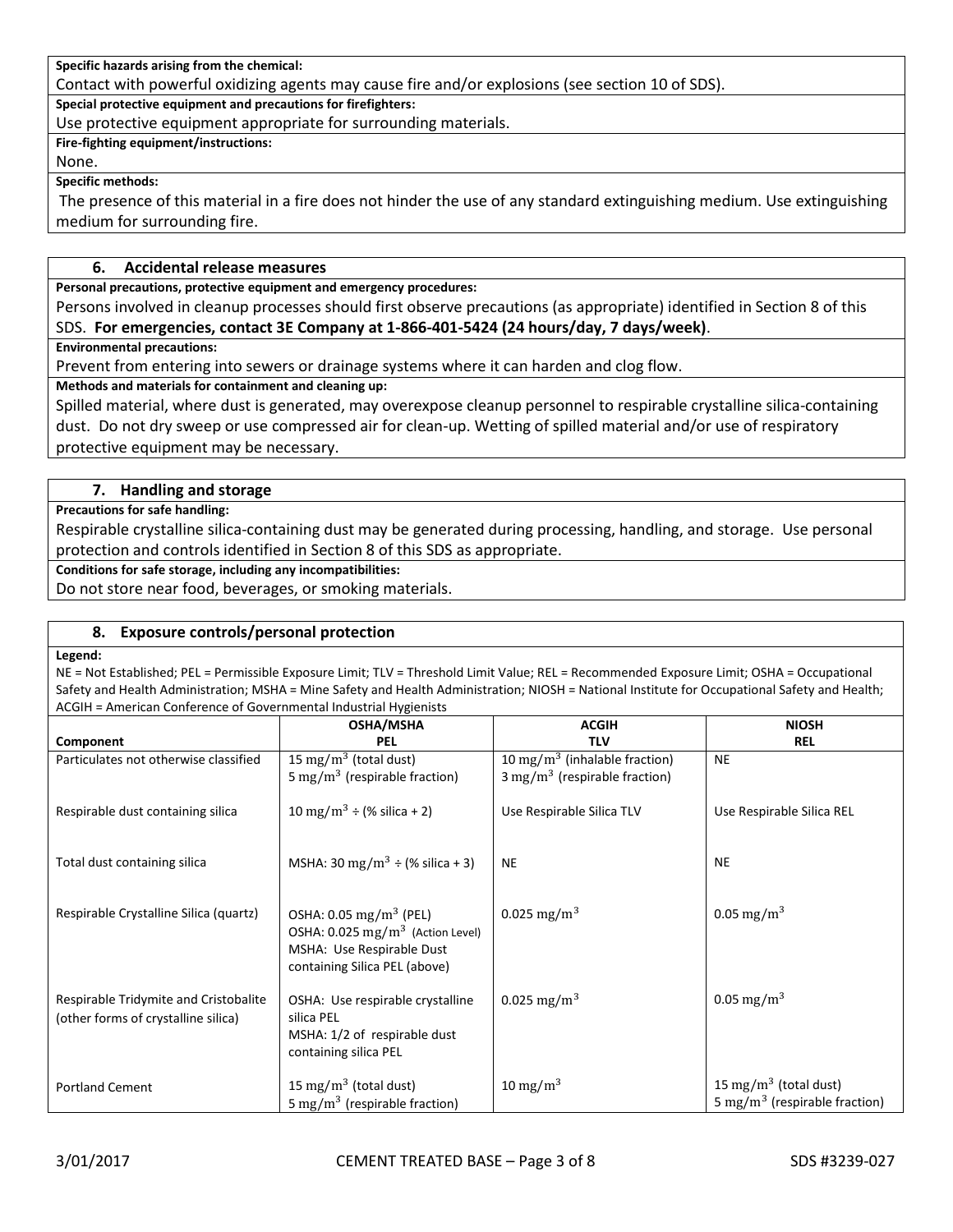#### **Exposure Guidelines:**

Total dust containing silica, respirable silica-containing dust and respirable crystalline silica (quartz) levels should be monitored regularly to determine worker exposure levels. Exposure levels in excess of allowable exposure limits should be reduced by all feasible engineering controls, including (but not limited to) wet suppression, ventilation, process enclosure, and enclosed employee workstations.

### **Engineering Controls:**

Ordinarily not required when working with wet product. Activities that generate dust from hardened product require the use of local exhaust or general ventilation adequate to maintain exposures below appropriate exposure limits.

# **Eye Protection:**

Safety glasses with side shields should be worn as minimum protection. Goggles or face shield should be worn where splashing is possible. Dust goggles should be worn when excessively (visible) dusty conditions are present or are anticipated due to working with hardened product. Contact lens should not be worn when eye contact with product as possible.

# **Skin Protection (Protective Gloves/Clothing):**

Waterproof gloves, rubber boots, and clothing sufficient to protect the skin from contact with wet product should be worn. Clothing saturated from contact with wet product should be removed promptly to prevent continued contact with skin. As a precaution, wash hands thoroughly before eating, smoking, and using toilet facilities. After working with product, workers should clean their skin/shower with soap and water. Clean clothing should be worn after showering. **Respiratory Protection:**

Ordinarily not required when product is wet. All respirators must be NIOSH-approved for the exposure levels present. (See NIOSH Respirator Selection Guide). The need for respiratory protection should be evaluated by a qualified safety and health professional. Activities that generate dust require the use of an appropriate dust respirator where dust levels exceed or are likely to exceed allowable exposure limits. For respirable silica-containing dust levels that exceed or are likely to exceed an 8-hour time-weighted average (TWA) of 0.25  $\rm mg/m^3$ , a high efficiency particulate filter respirator must be worn at a minimum; however, if respirable silica-containing dust levels exceed or are likely to exceed an 8-hour TWA of 1.25  $\rm mg/m^3$  an air-purifying, full-face respirator or equivalent is required. Respirator use must comply with applicable MSHA (42 CFR 84) or OSHA (29 CFR 1910.134) standards, which include provisions for a user training program, respirator inspection, repair and cleaning, respirator fit testing, medical surveillance and other requirements.

| 9. Physical and chemical properties     |                                          |                                               |  |
|-----------------------------------------|------------------------------------------|-----------------------------------------------|--|
| Appearance:                             |                                          |                                               |  |
| Gray, granular mixture.                 |                                          |                                               |  |
| Odor:                                   | PH:                                      | <b>Decomposition temperature:</b>             |  |
| Faint odor.                             | Not applicable                           | Not applicable                                |  |
| Melting point/freezing point:           | Initial boiling point and boiling range: | Flash point:                                  |  |
| Not applicable                          | Not applicable                           | Non-combustible                               |  |
| <b>Evaporation rate:</b>                | Flammability:                            | Upper/lower flammability or explosive limits: |  |
| Not applicable                          | Not applicable                           | Not applicable                                |  |
| Vapor pressure:                         | <b>Relative density:</b>                 | Solubility:                                   |  |
| Not applicable                          | Not applicable                           | 0                                             |  |
| Partition coefficient: n-octanol/water. | <b>Autoignition temperature:</b>         | Specific Gravity (H2O = 1):                   |  |
| Not applicable                          | Not applicable                           | $2.4 - 2.85$                                  |  |
|                                         |                                          |                                               |  |

| 10. Stability and reactivity                                                                                        |
|---------------------------------------------------------------------------------------------------------------------|
| Reactivity:                                                                                                         |
| Not reactive under normal use.                                                                                      |
| <b>Chemical stability:</b>                                                                                          |
| Stable under normal temperatures and pressures.                                                                     |
| <b>Possibility of hazardous reactions:</b>                                                                          |
| None under normal use.                                                                                              |
| Conditions to avoid (e.g., static discharge, shock or vibration):                                                   |
| Contact with incompatible materials should be avoided (see below). See Sections 5 and 7 for additional information. |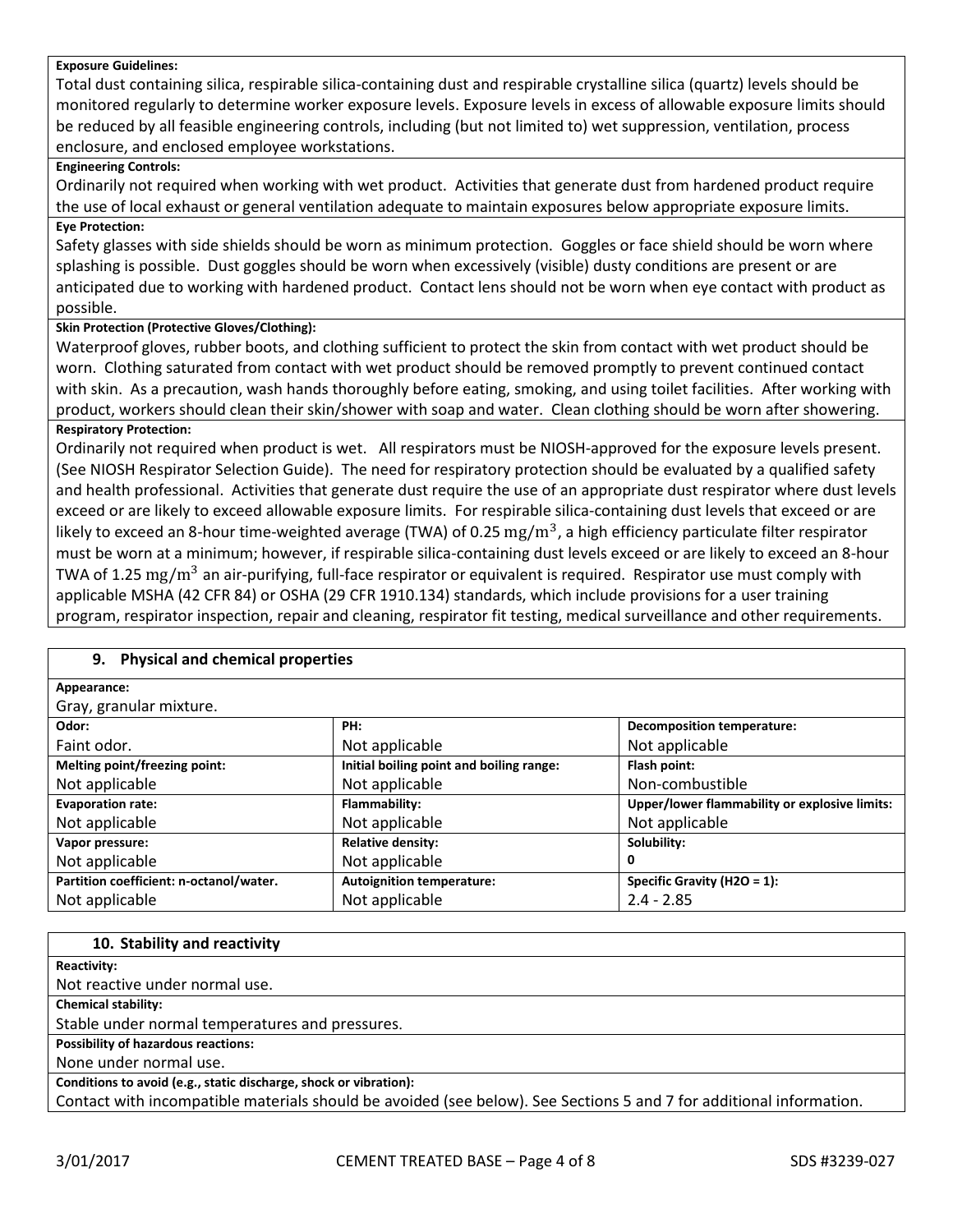#### **Incompatible materials:**

Silica reacts violently with powerful oxidizing agents such as fluorine, boron trifluoride, chlorine trifluoride, manganese trifluoride, and oxygen difluoride yielding possible fire and/or explosions. Silica dissolves readily in hydrofluoric acid producing a corrosive gas - silicon tetrafluoride.

#### **Hazardous decomposition products:**

Respirable crystalline silica-containing dust may be generated. When heated, quartz is slowly transformed into tridymite (above 860°C/1580°F) and cristobalite (above 1470°C/2678°F). Both tridymite and cristobalite are other forms of crystalline silica.

#### **11. Toxicological information**

**Primary Routes of Exposure:**

Inhalation and contact with the eyes and skin.

# **Symptoms related to the physical, chemical, toxicological characteristics**

**Inhalation:**

Wet product can cause chemical burns to eyes and skin. Dusts may irritate the nose, throat and respiratory tract by mechanical abrasion. Coughing sneezing and shortness of breath may occur.

Symptoms of silicosis may include (but are not limited to) shortness of breath, difficulty breathing with or without exertion; coughing; diminished work capacity; diminished chest expansion; reduction of lung volume; right heart enlargement and/or failure. Persons with silicosis have an increased risk of pulmonary tuberculosis infection.

#### **Eye Contact:**

Contact may result in chemical (caustic) burns and eye injury which may be progressive and could cause blindness. Symptoms may include tearing, redness, pain, swelling with blurred vision. Dusts from hardened product may be irritating.

#### **Skin Contact:**

May cause skin irritation with redness, an itching or burning feeling, and swelling of the skin. May cause contact dermatitis, with symptoms that may include (but are not limited to) reddening, irritation and rash. More severe effects, including chemical (alkali) burns and skin ulcers may occur. Dusts from hardened product may be irritating.

#### **Ingestion:**

Direct contact with exposed tissues may result in severe irritation with pain, nausea, vomiting, and/or diarrhea and possibly chemical (alkali) burns.

#### **Medical Conditions Aggravated by Exposure:**

Irritated or broken skin increases chance of contact dermatitis. Pre-existing medical conditions that may be aggravated by exposure include disorders of the eye, skin and lung (including asthma and other breathing disorders). Smoking tobacco will impair the ability of the lungs to clear themselves of dust.

**Delayed and immediate effects and also chronic effects from short- and long-term exposure:**

Hydraulic (Portland) cement may contain trace amounts of hexavalent chromium. Hexavalent chromium has been associated in some individuals with causing allergic skin reactions which may be manifested as contact dermatitis and skin ulcerations. Individuals, who develop allergies to skin in sensitizers such as hexavalent chromium, may experience a reaction upon repeated contact with those compounds. Irritated or broken skin is more likely to develop further complications such as ulcers and infection.

#### The following information pertains to hardened dry material:

Prolonged overexposure to respirable dusts in excess of allowable exposure limits can cause inflammation of the lungs leading to possible fibrotic changes, a medical condition known as pneumoconiosis.

Prolonged and repeated overexposure to high levels of respirable crystalline silica-containing dust may cause a chronic form of silicosis, an incurable lung disease that may result in permanent lung damage or death. Chronic silicosis generally occurs after 10 years or more of overexposure; a more accelerated type of silicosis may occur between 5 and 10 years of higher levels of prolonged and repeated overexposure. In early stages of silicosis, not all individuals will exhibit symptoms (signs) of the disease. However, silicosis can be progressive, and symptoms can appear at any time, even years after exposure has ceased.

Repeated overexposures to very high levels of respirable crystalline silica for periods as short as six months may cause acute silicosis. Acute silicosis is a rapidly progressive, incurable lung disease that is typically fatal. Symptoms include (but are not limited to): shortness of breath, cough, fever, weight loss, and chest pain.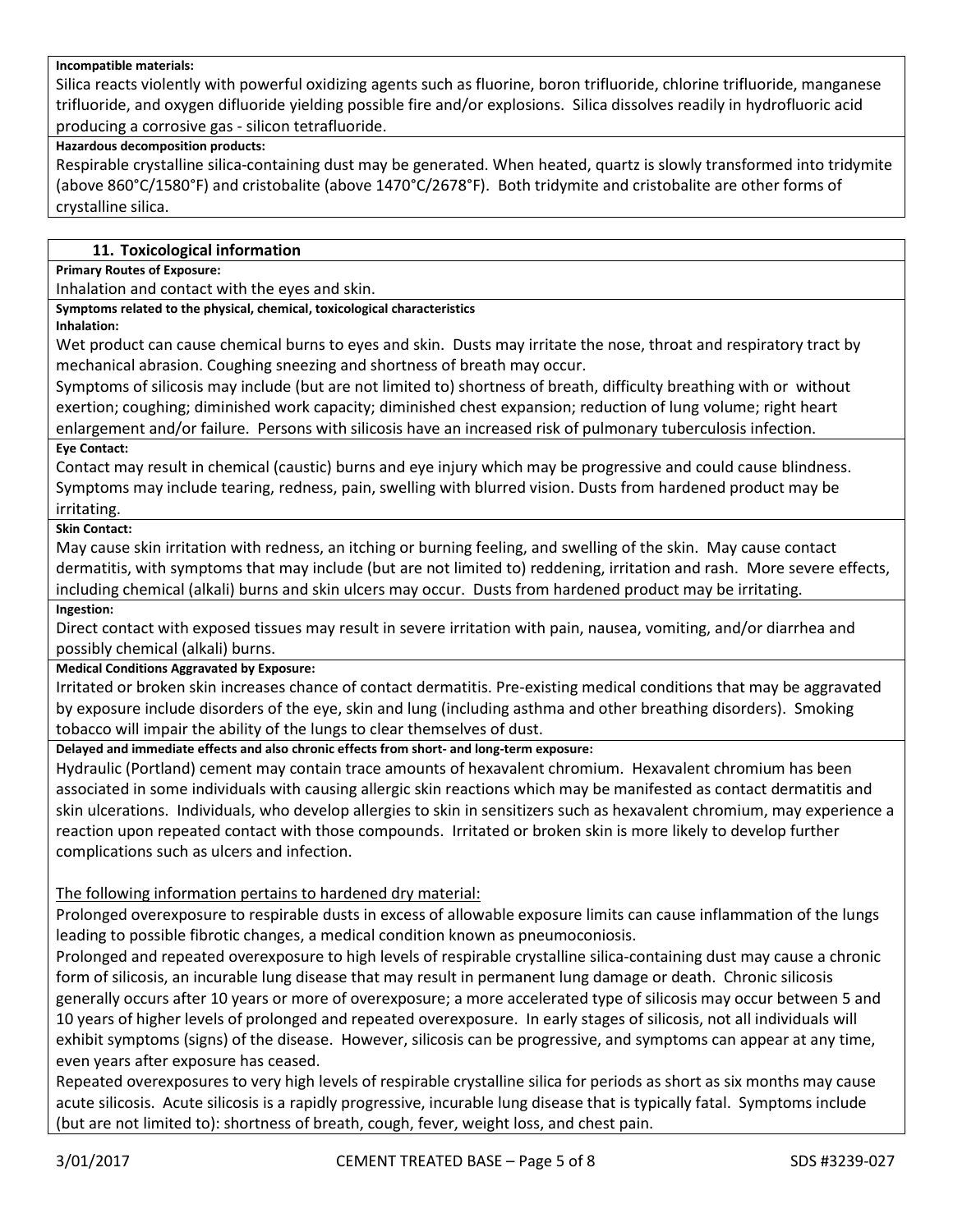Respirable dust containing newly broken crystalline silica particles has been shown to be more hazardous to animals in laboratory tests than respirable dust containing older crystalline silica particles of similar size. Respirable crystalline silica particles which had aged for sixty days or more showed less lung injury in animals than equal exposures to respirable dust containing newly broken particles of respirable crystalline silica.

There are reports in the literature suggesting that excessive respirable crystalline silica exposure may be associated with autoimmune disorders and other adverse health effects involving the kidney. In particular, the incidence of scleroderma (thickening of the skin caused by swelling and thickening of fibrous tissue) appears to be higher in silicotic individuals. To date, the evidence does not conclusively determine a causal relationship between silica exposure and these adverse health effects.

# **Carcinogenicity:**

Epidemiology studies on the association between respirable crystalline silica exposure and lung cancer have had both positive and negative results. There is some speculation that the source, type, and level of exposure of respirable crystalline silica may play a role. Studies of persons with silicosis indicate an increased risk of developing lung cancer, a risk that increases with the level and duration of exposure. It is not clear whether lung cancer develops in non-silicotic patients. Several studies of silicotics do not account for lung cancer confounders, especially smoking, which have been shown to increase the risk of developing lung disorders, including emphysema and lung cancer.

In October 1996, an IARC Working Group designated respirable crystalline silica as carcinogenic (Group 1). In 2012, an IARC Working Group re-affirmed that inhalation of crystalline silica was a known human carcinogen. The NTP's Report on Carcinogens, 9th edition, lists respirable crystalline silica as a "known human carcinogen." In the year 2000, the American Conference of Governmental Industrial Hygienists (ACGIH) listed respirable crystalline silica (quartz) as a suspected human carcinogen (A-2). These classifications are based on sufficient evidence of carcinogenicity in certain experimental animals and on selected epidemiological studies of workers exposed to respirable crystalline silica.

**Additional information on toxicological-effects: Acute toxicity:** Not classified

**Skin corrosion/irritation:** Causes severe skin burns and eye damage

**Serious eye damage/eye irritation:** Not classified.

**Respiratory sensitization:** Not classified.

**Skin sensitization:** Not classified.

**Germ cell Mutagenicity:** Not classified

**Carcinogenicity:** May cause cancer (Inhalation).

**Reproductive toxicity:** Not classified

**Specific target organ toxicity - single exposure:** May cause respiratory irritation

**Specific target organ- toxicity – repeated exposure:** Causes damage to organs (lungs, respiratory system) through prolonged or repeated exposure (inhalation)

**Aspiration toxicity:** Not classified

| 12. Ecological information                              |
|---------------------------------------------------------|
| Ecotoxicity (aquatic and terrestrial, where available): |
| Not determined                                          |
| Persistence and degradability:                          |
| Not determined                                          |
| Bioaccumulative potential.                              |
| Not determined                                          |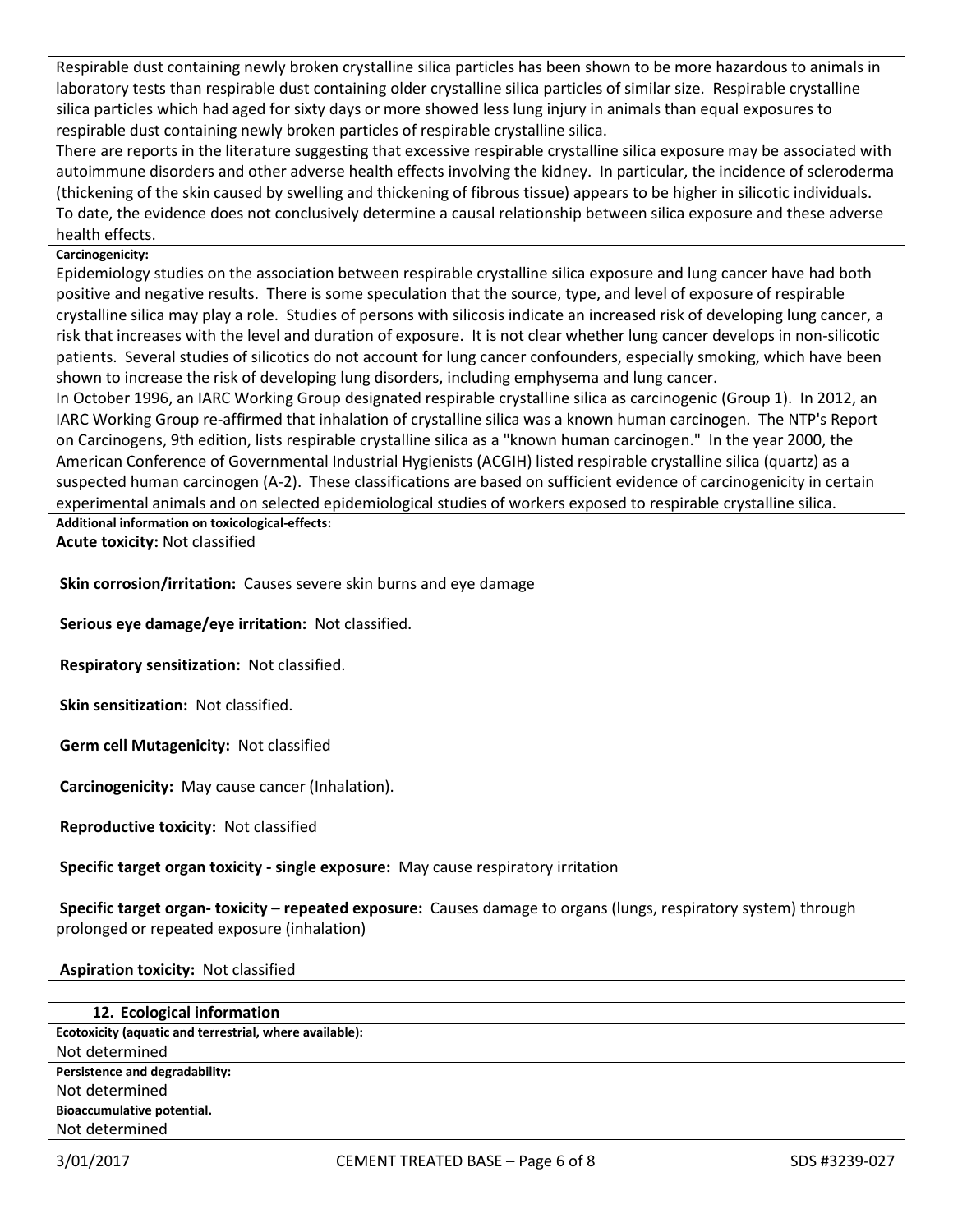#### **13. Disposal considerations**

#### **Safe handling and disposal of waste:**

Material can be retained until it hardens, and then disposed of as solid waste. Place contaminated materials in appropriate containers and dispose of in a manner consistent with applicable federal, state, and local regulations. Do not dump on the ground unless allowed by local regulatory officials. Prevent from entering drainage, sewer systems, and unintended bodies of water. It is the responsibility of the user to determine, at the time of disposal, whether product meets criteria for hazardous waste. Product uses, transformations, mixture and processes, may render the resulting material hazardous.

#### **14. Transport information**

| <b>UN Number:</b>               |
|---------------------------------|
| Not regulated.                  |
| <b>UN Proper shipping name:</b> |
| Not regulated.                  |
| <b>Transport Hazard class:</b>  |
| Not applicable.                 |
| Packing group, if applicable:   |
| Not applicable.                 |
| Marine pollutant (Yes/No):      |
| Not applicable.                 |

#### **15. Regulatory information**

**Toxic Substances Control Act (TSCA):**

The components in this product are listed on the TSCA Inventory or are exempt.

**Comprehensive Environmental Response, Compensation and Liability Act (CERCLA):**

Releases of this material to air, land, or water are not reportable to the National Response Center under the Comprehensive Environmental Response, Compensation, and Liability Act (CERCLA) or to state and local emergency planning committees under the Superfund Amendments and Reauthorization Act.

**Superfund Amendments and Reauthorization Act of 1986 (SARA), Title III:**

Section 302 extremely hazardous substances: None

Section 311/312 hazard categories: Delayed Health

Section 313 reportable ingredients at or above de minimus concentrations: None

**California Proposition 65:**

This product contains a chemical (crystalline silica, chromium, cobalt, nickel) known to the State of California to cause cancer.

#### **State Regulatory Lists:**

Each state may promulgate standards more stringent than the federal government. This section cannot encompass an inclusive list or all state regulations. Therefore, the user should review the components listed in Section 2 and consult state or local authorities for specific regulations that apply.